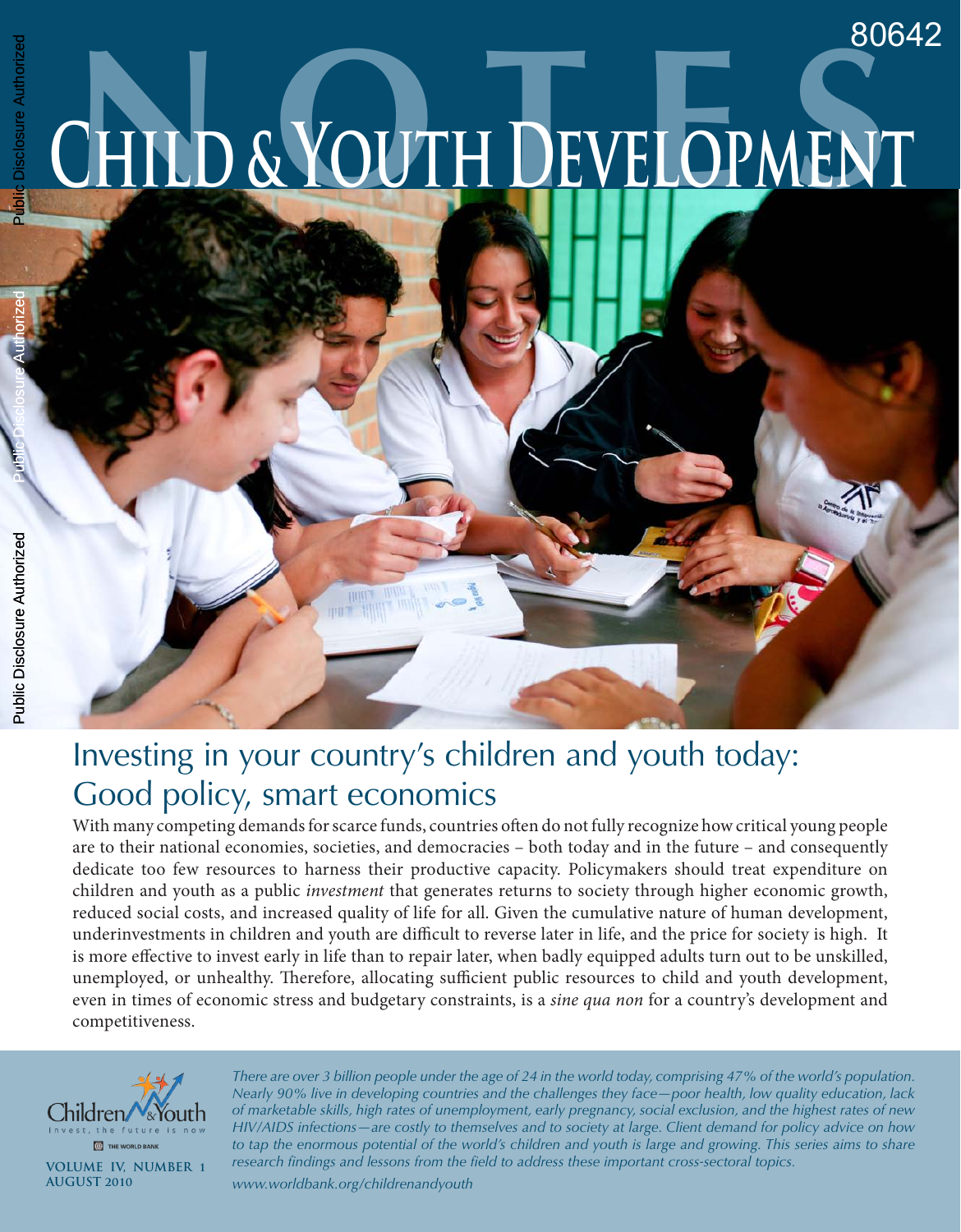## **The economic case for investing in children and youth**

This note argues that investing in children and youth (C&Y) is smart economics. Countries that produce a skilled, healthy, and productive workforce are better positioned in the global economy to achieve economic prosperity, political stability, and social wellbeing. Since capacities built during childhood and the youth period largely determine adult outcomes, effective investments in young people provide important returns not only to the individual and the community, but to society as a whole. In other words, child and youth investments are a crucial ingredient for an effective development strategy.

*"Either we do nothing – and risk alienating [youth] from the mainstream and instilling in them a legacy of distrust and hopelessness – or we invest in the biggest source of human potential that the world has ever had, and reap the benefits of that investment through greater growth and social well-being for generations to come."*

Lin/Cunningham (2010), in: The Financial Times<sup>1</sup>

**Human and social capital investments are the foundation for economic development and social wellbeing.** The importance of human and social capital for economic and social outcomes is widely accepted and a necessary complement to other factors of production.<sup>2</sup> Education and job experience, as well as social networks, increase a person's or group's productive capacity, income, and overall welfare. Policies enhancing these human capabilities and networks, in turn, translate into higher productivity for the individual and society at large.

**The accumulation of human and social capital must start at a young age.** A large body of literature documents the importance of the early years in determining adult cognition, motivation, and health.<sup>3</sup> In fact, early childhood and adolescence are the periods when the brain is in rapid development, learning and experimentation are at their peaks, and life-long patterns of behavior are established. Moreover, cognitive and non-cognitive skills and health capabilities at one stage of childhood enhance the effectiveness of investment at later stages.<sup>4</sup>

**Investing in programs tailored to children and youth therefore advances socio-economic development,** by establishing a strong foundation that promotes individual opportunity, social mobility, and good citizenship. This is especially relevant among vulnerable populations, whose living conditions put them at a particular disadvantage in accessing human and social capital and ultimately in making choices that are beneficial to themselves and society.

**However, many countries underinvest in young people.** Given the evidence, an optimal social expenditure scheme would invest generously in childhood and youth to reduce the need of later investment. Yet, as Figure 1 illustrates for the example of Brazil, actual public expenditure is often skewed towards the adult population (>25 years), mainly reflecting pensions and health care costs.<sup>5</sup> Even though school and university expenditure can be significant, this spending hardly reaches vulnerable children and youth, who are not, or only to a lower extent, participating in the formal education system.

## Figure 1: Optimal versus Actual Investments in Human Capital throughout the Life Cycle



*Source*: World Bank (2007), using fiscal accounts from Brazil, 2001-2004.

# **The cost of not investing**

**Failing to invest in children and youth triggers substantial economic, social, and political costs.** Given the cumulative nature of human development, underinvestments in children and youth are difficult to reverse later in life, and the price for society is high. Negative outcomes resulting from misaligned investment strategies include truncated human and social capital accumulation (e.g. school drop-out, poor labor market entry) and negative conduct (e.g. substance abuse, crime and violence, risky sexual behaviors). Moreover, evidence shows that such behaviors are likely to be transferred to the next generation, creating a vicious cycle of social exclusion and negative behaviors.<sup>6</sup> These outcomes and the resulting underutilization of human resources are costly for the individual and society, and may have two types of cost implications:

- Direct expenditure: The costs associated with medical treatment, special education programs, the criminal justice system, welfare spending, and other public subsidies to prevent or compensate for the effects of poor choices during adolescence and youth; and
- Opportunity cost: The potential benefits that could have been achieved in the absence or reduction of undesirable behaviors. For instance, teenage pregnancy, HIV/AIDS, early school dropout, or unemployment can be associated with lower economic production and lower lifetime earnings.

**In many countries the overall damage to society amounts to several percent of GDP per year.** Although it is impossible to put a value on a human life or on the range of positive and negative externalities generated by young people, rough estimates show that preventable risky behaviors induce losses to society that reach into the billions of dollars. In Latin America and the Caribbean as a whole, total risky youth behavior reduces economic growth by up to 2 per cent annually.<sup>7</sup> Findings from the United States, where the cost of child poverty is estimated at almost 4 percent of annual GDP, suggest these results are in a feasible range.<sup>8</sup> Figure 2 illustrates cost estimates of negative outcomes in several countries.<sup>9</sup> For example, in:

- Jordan, if youth unemployment rates were equal to adults, the country would generate additional output equivalent to 1.8 percent of current GDP;
- Jamaica, youth crime and violence incurs public and private costs equivalent to 3.2 percent of current GDP;
- Uganda, if girls with only a primary education finished secondary school, over their working lives they would contribute economic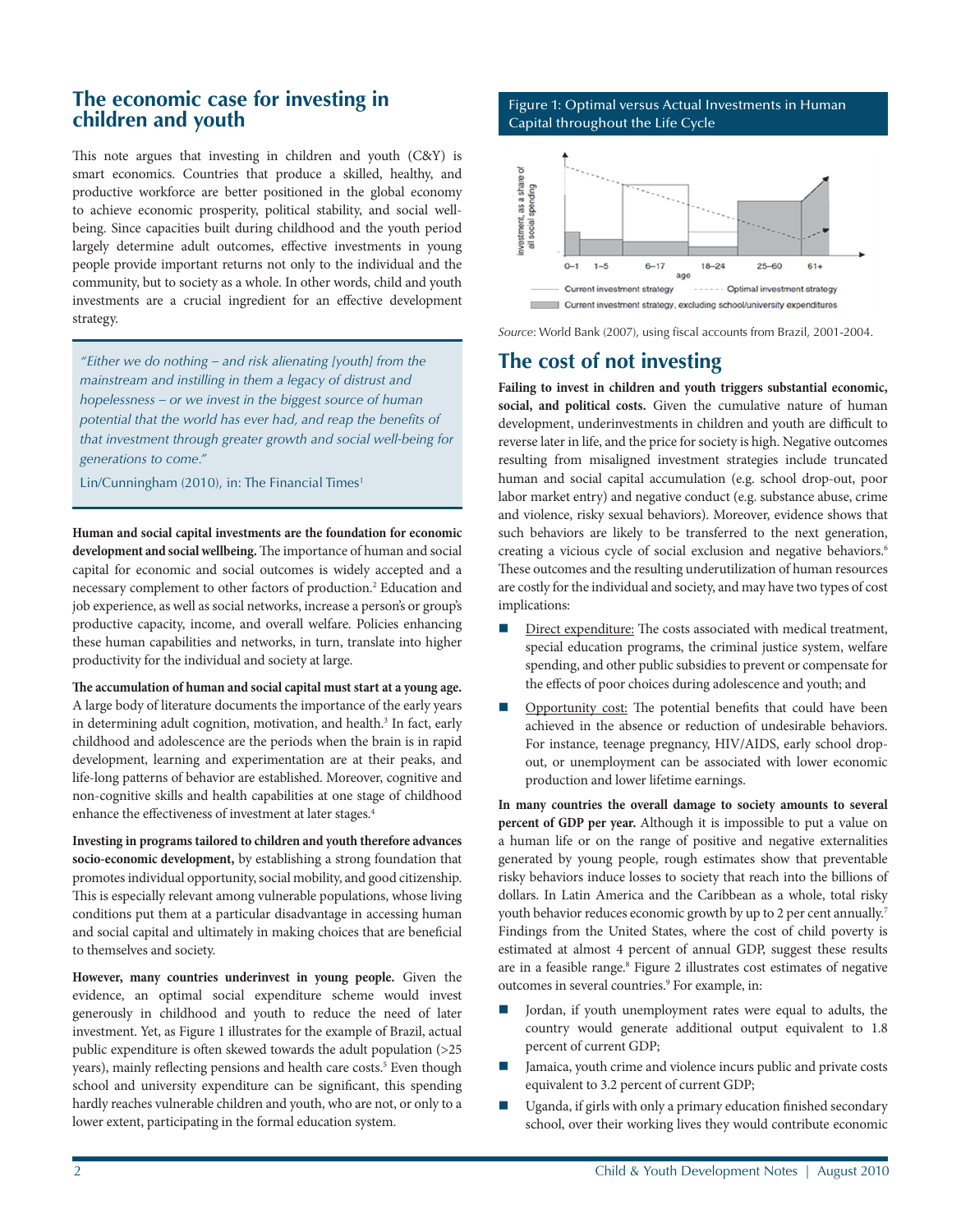benefits to their country equivalent to one-third of current year GDP.

Figure 2: The estimated cost of not investing in children & youth, as % of current GDP (for selected negative outcomes)\*

|                             | Jordan    | Jamaica              | Uganda <sup>a</sup>  | Indi $a^a$           |
|-----------------------------|-----------|----------------------|----------------------|----------------------|
| Unemployment                | 1.8       | 1.4                  | $\ddotsc$            | 0.6 <sup>c</sup>     |
| School Dropout <sup>b</sup> | 1.5       | 3.0                  | 34.0                 | 0.3                  |
| <b>Teen Pregnancy</b>       | 3.1       | 1.3                  | 19.2                 | 3.1                  |
| <b>HIV/AIDS</b>             | $\ddotsc$ | 0.7                  | $\ddotsc$            | $\ddotsc$            |
| Crime & Violence            | $\ddotsc$ | 3.2                  | $\ddotsc$            | $\ddot{\phantom{1}}$ |
| Migration                   | 0.2       | $\ddot{\phantom{0}}$ | $\ddot{\phantom{0}}$ | $\ddot{\phantom{0}}$ |

\* Estimates are not comparable across countries given methodological differences. They also cannot be added up because of the concurrence of negative behaviors which would lead to double counting.

a refers only to adolescent girls,  $\overline{b}$  before the end of secondary school, c unemployment and inactivity.

*Sources*: Chabaan (2008), Chabaan (2009), Chabaan/Cunningham (forthcoming), Cunningham et al. (2008a).

These numbers are an underestimate since many costs remain unquantifiable, such as psychological distress, poorer health, less civic participation, or intergenerational effects. Moreover, given demographic trends of rising absolute numbers of children and youth in many countries, the total cost of risky behavior is likely to rise in the future. Since the opportunity costs greatly outweigh the direct expenditure, a large part of this cost remains invisible, which is one of the reasons why countries often fail to sufficiently invest in this age group.

*"The later in life we attempt to repair early deficits, the costlier the remediation becomes."*

James Heckman, Nobel Laureate in Economic Sciences

# **The way forward: Smart investments today for future returns**

Given the opportunity cost of underinvestment, policymakers have a responsibility to allocate sufficient public resources in child and youth development, with particular attention to vulnerable groups. Further, effective policy aimed at preventing and treating negative behaviors would help to eliminate many direct social expenditures, thus freeing up public resources to be spent on other initiatives. The following principles can guide public investment decisions:

**Provide the foundations at an early age:** Prevention, in terms of spending now to avoid the onset of expensive social and economic problems later, is widely considered to be the most economically efficient strategy.10 Abilities, preferences, and behavior are formed starting at birth, so programs to promote human capital formation and prevent risky behavior need to start at an early age. Focusing on early childhood development does not rule out later investment in adolescents and youth, but the need for second chances will be reduced if investments are made earlier in life. This means combining shortand long-run policies.

**Target influencing factors beyond the young person:** At each stage of the life cycle, people are a product of the social and economic influences that surround them. Thus, some of the most effective child and youth development is achieved by influencing those factors that help shape behaviors, such as families, communities, schools, the media, the legal system, and social norms.

**Invest on grounds of empirical evidence:** Investments in children and youth can be more cost-effective by focusing on programs with proven impact and high benefit-cost ratios. Reflecting the experience from both OECD and developing countries, Box 1 provides a list of programs that meet these criteria and can guide public investment decisions.11 These include a range of interventions, such as early childhood development programs and parenting programs, comprehensive job training, or providing key risk prevention messages in school and through the media.

Box 1: Selected effective policies for child and youth development **General**

- Early childhood development
- Parenting programs
- Financial incentives to promote good decision-making
- Life skills training
- $\blacksquare$  Mentoring programs
- $\blacksquare$  Birth certificates for the undocumented  $*$

#### **Education**

- Secondary school completion
- Education equivalency programs

#### **Employment**

- Comprehensive job training that include a mix of technical skills, life skills, and internships
- Youth service programs or public sector internships
- $\blacksquare$  Employment services
- Comprehensive entrepreneurship programs

## **Health**

- Key risk prevention messages in schools and media
- $\blacksquare$  Reproductive health services targeted at young people
- $\blacksquare$  Higher-price and lower availability of tobacco and alcohol\*
- $\blacksquare$  Access to contraception\*

#### **Non-violence**

- $\blacksquare$  Safe neighborhood programs\*
- Reduced availability and use of firearms\*
- Rehabilitation and second-chance opportunities for young offenders\*
- Anti-violence messages in all media\*
- \* Non-children- or youth-specific policies with disproportionate effect on young people.

*Source*: Cunningham et al (2008), Cunningham/Wuermli/Sanchez-Puerta (forthcoming), Naudeau et al (forthcoming), PAHO/GTZ (2009), WHO (2006).

Many are low-cost relative to the benefits of investment. For example, implementing a conditional cash-transfer program like *Progresa/ Oportunidades* in Mexico, which has proven to increase school attendance by 10 percent, would cost a country like Jamaica 0.3 percent per GDP, but generate an estimated 0.5 percent gain in annual GDP.<sup>12</sup> For such gains to materialize, however, the quality of programming is key. Moreover, due to a paucity of evaluations that measure program impact, it is necessary to prioritize learning, via new evaluations, to identify those interventions that can have an impact and in which settings these programs can be successful.<sup>13</sup>